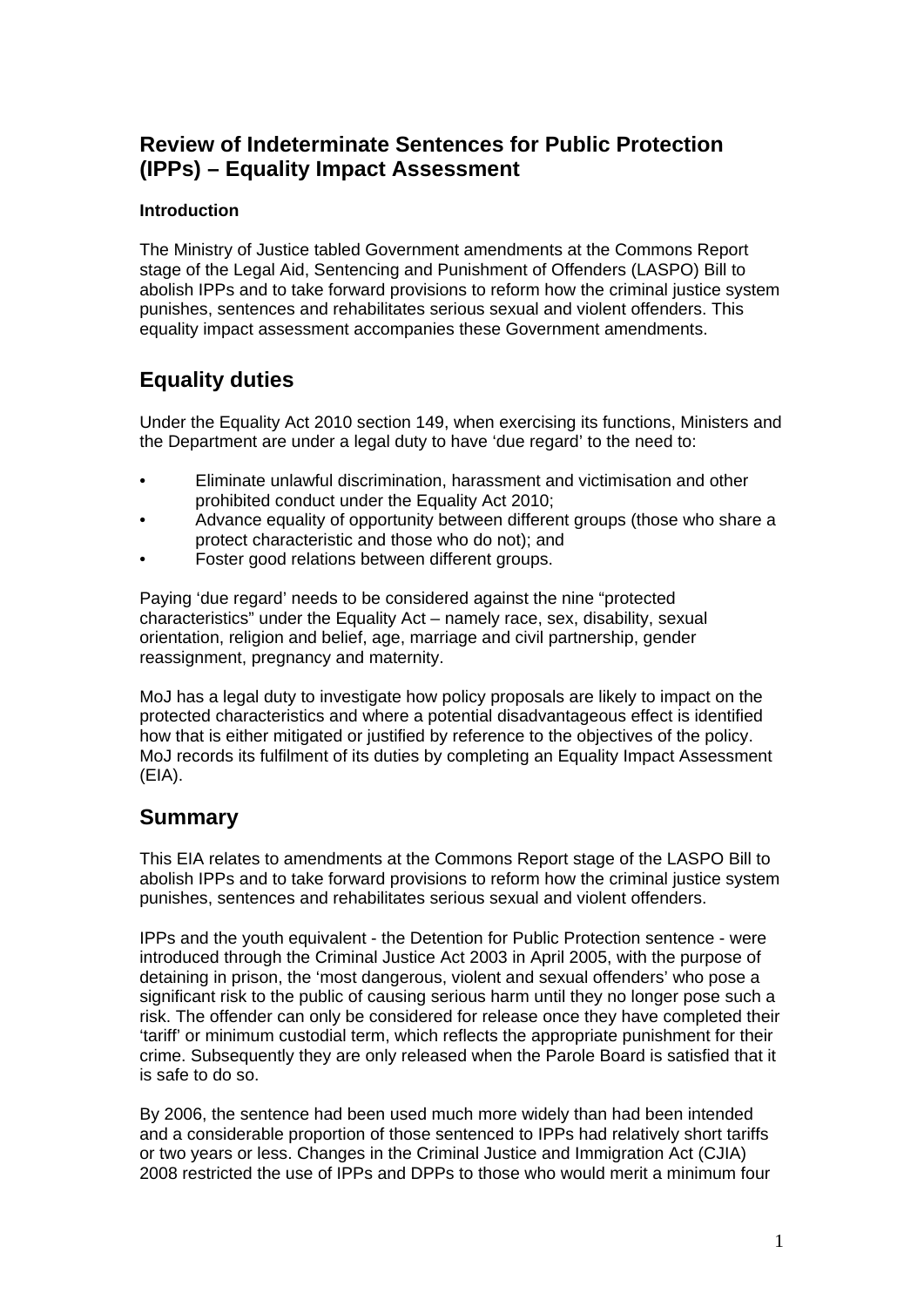year determinate sentence (i.e. a minimum two year tariff) and gave increased discretion to the courts over its use. However, the issues around the lack of clarity and inconsistency around the current system still remain.

This makes the sentencing framework unclear and difficult to explain, as well as defend to the public. A return to a definite, more balanced principle of punishment for crime committed which will restore clarity, coherence and common sense to sentencing, is therefore desirable. It is therefore proposed to replace both the current IPP and Extended sentence for Public Protection (EPP) sentence. So the new sentencing hierarchy for sexual and violent offenders will be:

- Mandatory life
- Discretionary life
- Extended Determinate Sentence
- Standard Determinate Sentence

We have considered the impact of the proposals against the statutory obligations under the Equality Act 2010. These are outlined below.

### *Direct discrimination*

All offenders who would previously have received an IPP or EPP will be eligible for a new extended determinate sentence.. There is therefore no direct discrimination within the meaning of the 2010 Act.

### *Indirect discrimination*

We cannot determine with certainty what sentences the courts will give in the future which. This, along with the lack of certainty about how long those given IPPs spend in custody, means it is difficult to identify whether there may potentially be negative impacts for offenders. Although the sentences will apply equally to those who share a protected characteristic and those who do not, we have in this analysis identified how those who share a certain characteristic may be more likely to be given an IPP or EPP, and therefore more likely to be given sentences under the new sentencing framework. Although clear conclusions are difficult to draw from the available data, we have identified in the potential for differential effects in respect of age, disability, race, religion and sex. Further monitoring will be required to determine the nature of any effects.

However, even if it were established that these effects constituted a particular disadvantage, we believe that the new sentencing framework for serious sexual and violent offences represents a proportionate response to the problems of the current sentencing framework and the aim of protecting the public.

*Discrimination arising from disability and duty to make reasonable adjustments*  In so far as the new sentencing framework extends to disabled offenders, we believe that the policy is proportionate, having regard to its aim. The proposals also include increased access to rehabilitation interventions, ensuring programmes in prison are more tailored which can be delivered in a number of different ways to increase flexibility and inclusion of offenders with more complex needs such as learning difficulties.

# *Harassment and victimisation*

We do not consider there to be a risk of harassment or victimisation within the meaning of the Equality Act as a result of these proposals.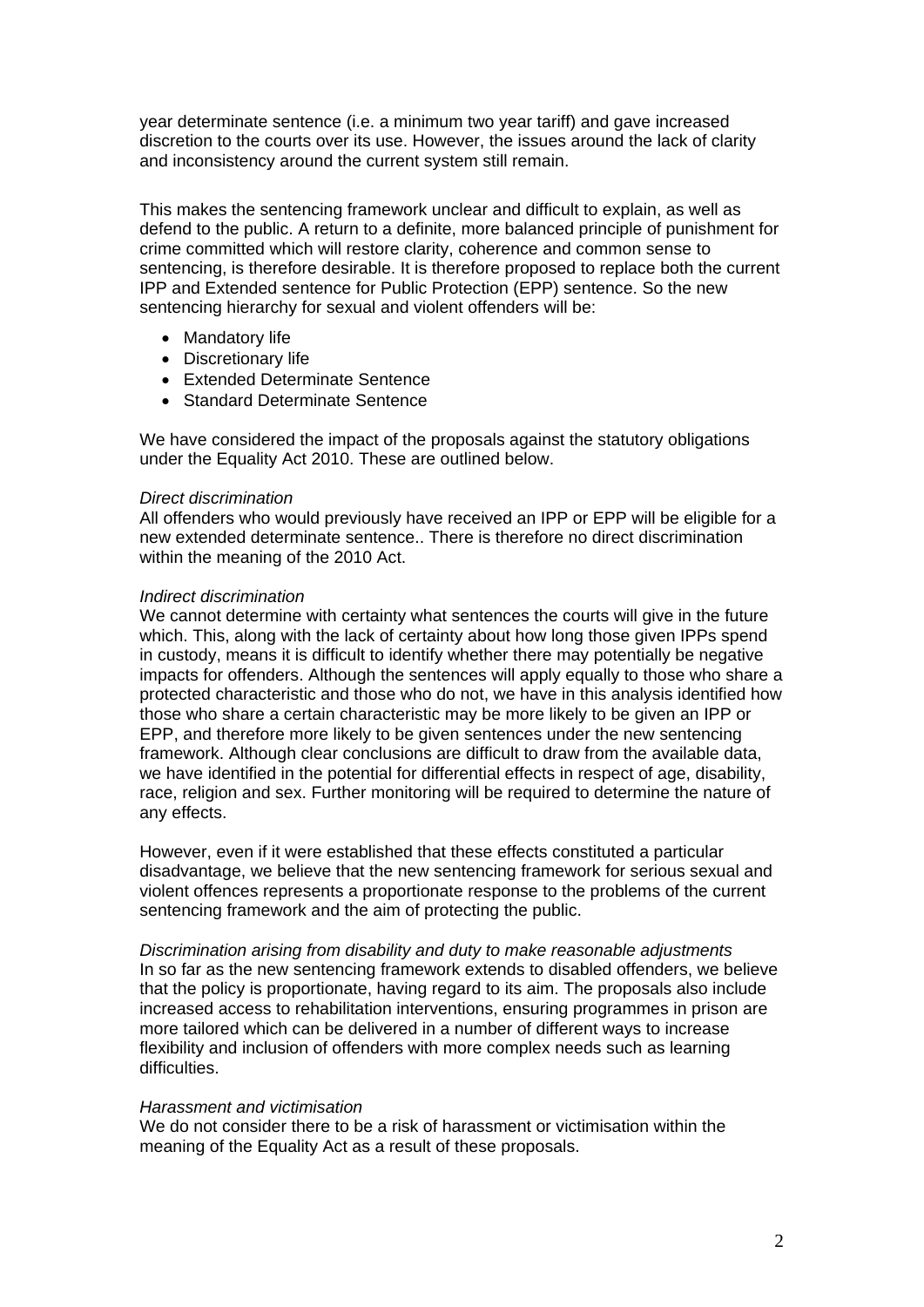# *Advancing equality of opportunity*

The proposed future clarity in sentencing through a new, more determinate sentencing framework, and the proposals to make rehabilitative interventions in prison more tailored to individual needs and circumstances, may also potentially be a positive impact on offenders. We have identified in the potential for these differential effects in respect of age, disability, race, religion and sex.

# *Fostering good relations*

We have considered this objective but do not think it is of particular relevance to the proposals.

Having paid due regard to the potential differential impacts identified below, the Government is satisfied that it is right to reform how the criminal justice system punishes, sentences and rehabilitates serious sexual and violent offenders. The benefits include future clarity over determinate sentence lengths, whereby both victims and offenders will know what punishment the offender will receive and how long the offender is likely to spend in custody has the potential for positive impact for victims. In this analysis we have identified how victims of violence are more likely to come from certain groups with protected characteristics, and therefore potentially may be more likely to benefit from the positive impact. We have identified the potential for these differential effects in respect of age, race and sex.

# **Aims and outcomes for the policy**

The Ministry of Justice Green Paper *Breaking the Cycle* published in December 2010 consulted upon proposals to limit IPPs to a smaller category of offences. The consultation made clear that there are many problems with the IPP sentence, in particular with issues surrounding inconsistency and uncertainty. IPPs have proved difficult to understand and leave victims and their families uncertain about how and when an offender will be released. IPPs have also led to inconsistent sentencing they have been given to some offenders, while others who have committed similar crimes have served fixed sentences.

This makes the sentencing framework unclear and difficult to explain, as well as defend to the public. A return to a definite, more balanced principle of punishment for crime committed which will restore clarity, coherence and common sense to sentencing, is therefore desirable.

The large range of potential options is constrained by a number of important policy aims. The requirement of proposals are to abolish IPPs and create a new sentencing framework for serious sexual and violent offences, which:

- Replace IPPs with a coherent sentencing framework which is not overcomplex and more easily understood by victims and the public.
- Will be justifiably tough and can be seen to effectively punish offenders.
- Must continue to protect the public from sexual and violent offenders.
- Makes the period of incarceration more certain and establish clear delineations between sentences depending upon the severity of the offence and associated risk factors.
- Will ensure that offenders undertake work to address their offending behaviour with the purpose to rehabilitate as part of their sentence.
- Will ensure that we manage resource pressures into the next Spending Review Period and beyond by keeping the prison population at roughly current levels.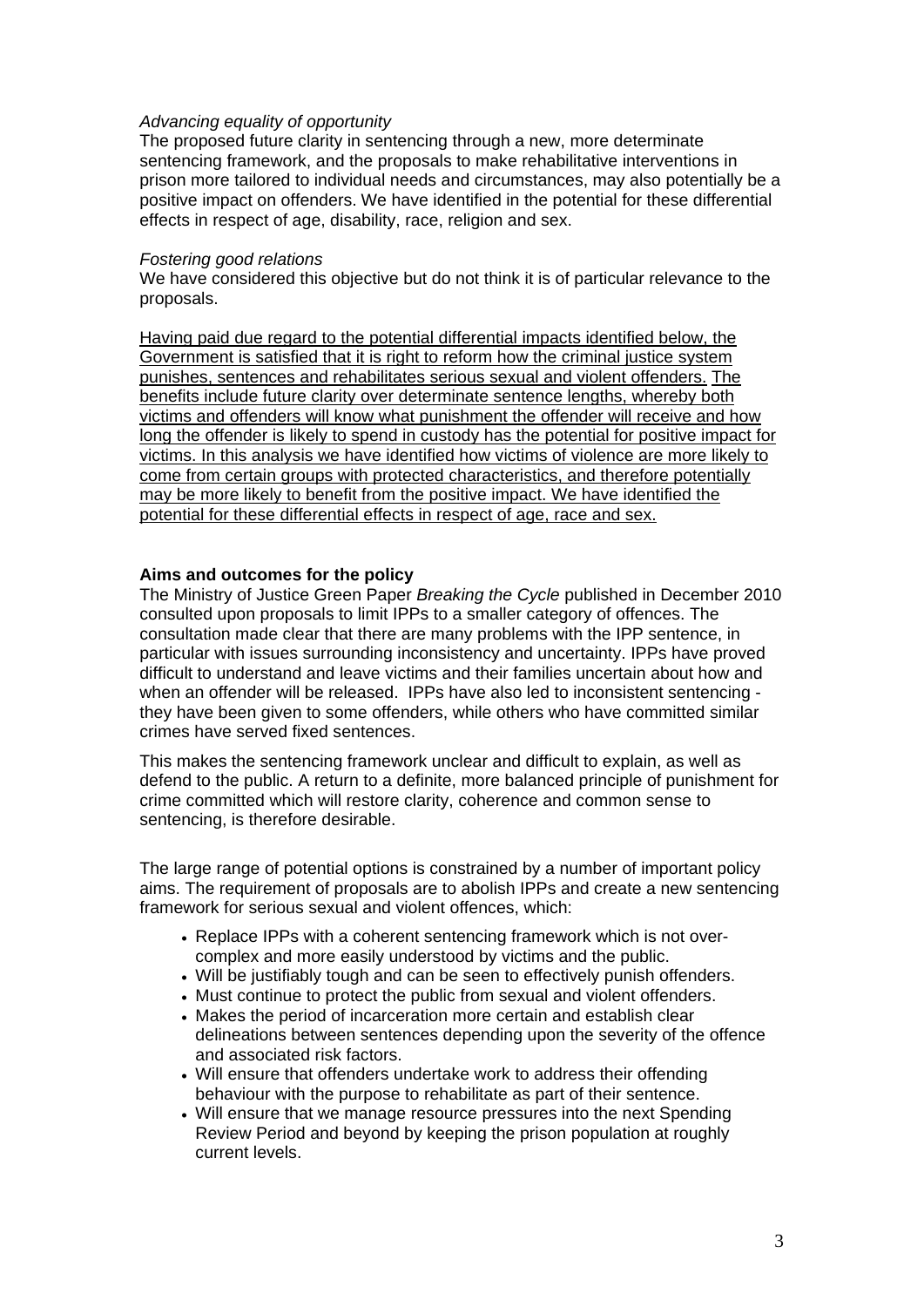In order to meet the criteria set out above we need a balanced sentencing framework incorporating elements from each of the options we have considered. The following proposals effectively address the criteria set out above.

Under a new sentencing framework we will introduce a "two strikes" policy so that a mandatory life sentence will be given to anyone convicted of a second serious sexual or violent offence where both offences merit sentences of ten years or more. We estimate that approximately 20 offenders per year will be given this new mandatory life sentence.

Discretionary life sentences will continue to be available as currently for other serious and violent offenders. We expect wider use of these sentences following abolition of the IPP.

We will create a new "extended determinate sentence" for offenders convicted of serious sexual or violent offences who would have previously been eligible for either an IPP or an EPP. They will serve at least two-thirds of their sentence in custody and, in more serious cases, will only be released at the two-thirds point if the Parole Board assesses them as suitable; these offenders will only be subject to automatic release at the full term of their sentence.

The new sentence will be coupled this with extended licence periods following release: up to five years for violent offenders; eight years for sexual offenders. Any breach of their licence conditions during this extended period can result in an immediate return to custody for these offenders, so that when they are released from prison they will be monitored for long periods and returned to prison if necessary.

All offenders under this sentence will be required to follow a sentence plan including undertaking a range of targeted rehabilitative interventions, aimed at reducing their risk. Work will be undertaken to make interventions in prison more tailored to individual need which can be delivered in a number of different ways, including for offenders with complex needs such as learning disabilities. This will ensure that all offenders undergo rigorous assessments of need; that all methods of effective rehabilitation are considered and used and that there is an enhanced focus upon sentence plan progression; offenders taking responsibility and action to reform, and reduce public protection risks.

The extended sentence will be available in addition to standard determinate sentences, and life sentences. It will replace both the current IPP and EPP sentence. So the new sentencing hierarchy for sexual and violent offenders will be:

- **-** Mandatory life
- **Discretionary life**
- **Extended Determinate Sentence**
- Standard Determinate Sentence

This overall approach will also help simplify the sentencing framework, and make it easier to explain whilst ensuring that the courts continue have sufficient powers in place to continue to protect the public from sexual and violent offenders.

For the existing IPP population, the system in the past has struggled to put in place adequate steps to help reduce their risks, or for them to demonstrate that to the Parole Board for assessment of possible release. It is clear that for offenders whom the courts have determined pose a risk, sufficient interventions must be available to assist the offender in reducing those risks.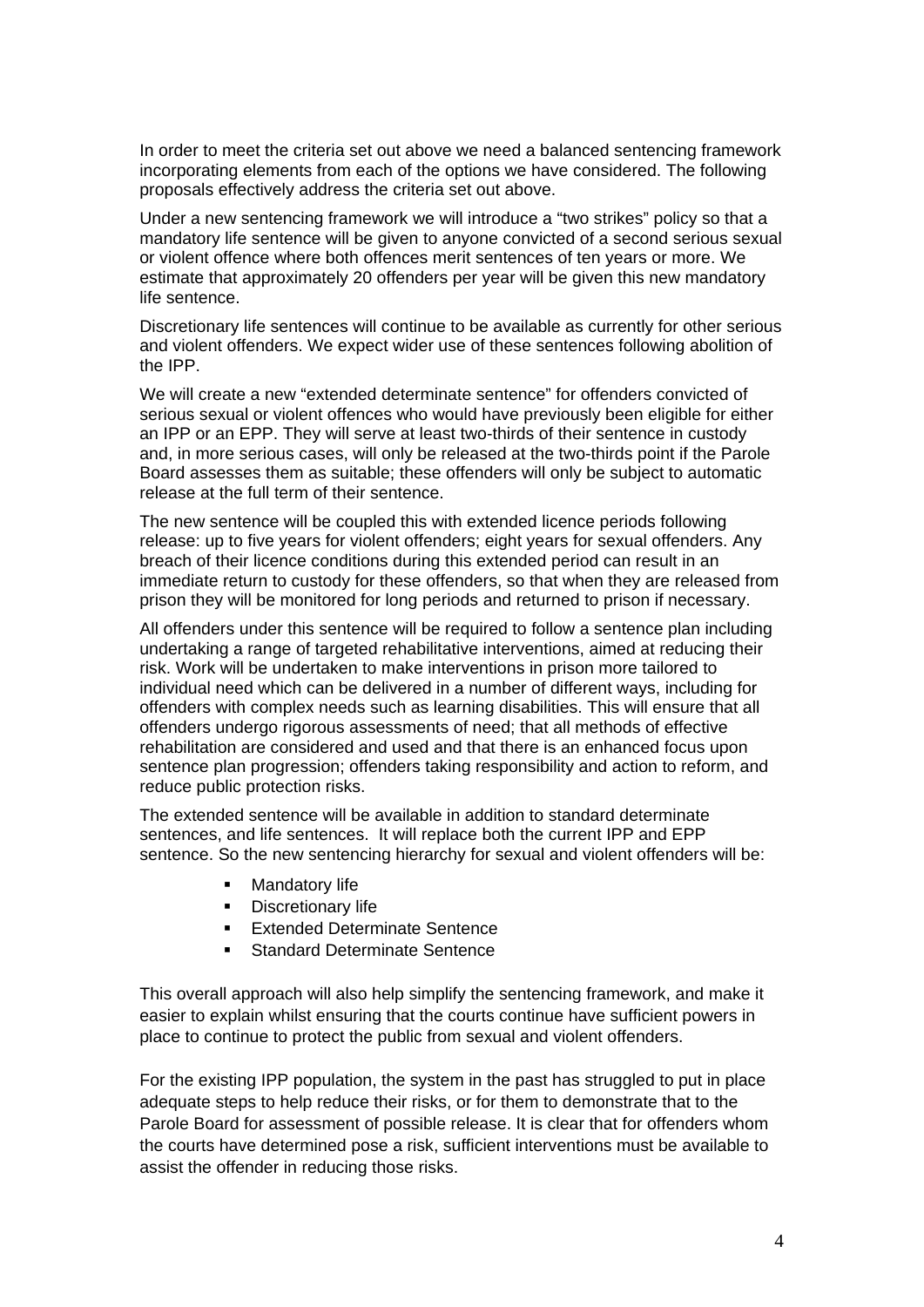We therefore propose to undertake work in a number of areas to improve the management of the existing population and the processes which lead to a reduction in risk such as expanding the capacity of rehabilitative interventions for this group focusing priority interventions based upon risk. These measures will help us ensure more IPP offenders make progress and can demonstrate to the Parole Board that they can be safely released.

# **Scope, Methodology and evidence sources**

The scope of this equality impact assessment is the introduction of a new sentencing framework for sexual and violent offenders, and the proposals to make rehabilitative interventions in prison more tailored to individual need and circumstance.

In analysing the potential equalities impacts of these proposals, we have considered:

- The impact on **victims**, by considering the ways in which victims might benefit from the proposals; and how the characteristics of victims of sexual and violent offences. The future clarity over release dates whereby both victims and offenders will know what punishment the offender will receive and how long the offender is likely to spend in custody has the potential for positive impact for victims. To assess the potential impact we have used data on the risk of becoming a victim of violent crime by demographic characteristics, from the British Crime Survey (BCS). The BCS asks people aged 16 and over living in households in England and Wales about their experiences of crime in the last 12 months. These experiences are used to estimate levels of crime in England and Wales. The survey includes data on race, disability, gender, age and marital status for victims of crime. There is limited information on religion and sexual orientation. However the BCS does not include data on gender reassignment, civil partnership or pregnancy and maternity. Therefore we do not have data relating to these characteristics for victims of crime;
- The impact on **offenders**, by considering the ways in which offenders will be affected by these proposals in terms of expected impact on their sentence length, and access to offender management programmes. The future clarity in sentencing, and the proposals to make rehabilitative interventions in prison more tailored to individual need and circumstance, may also potentially be a positive impact on offenders. We cannot determine with certainty what sentences the courts will give in the future, which, along with the lack of certainty about how long those given IPPs spend in custody, mean it is difficult to identify whether there may potentially be negative impacts for offenders. In assessing the potential impact we have undertaken the following comparisons: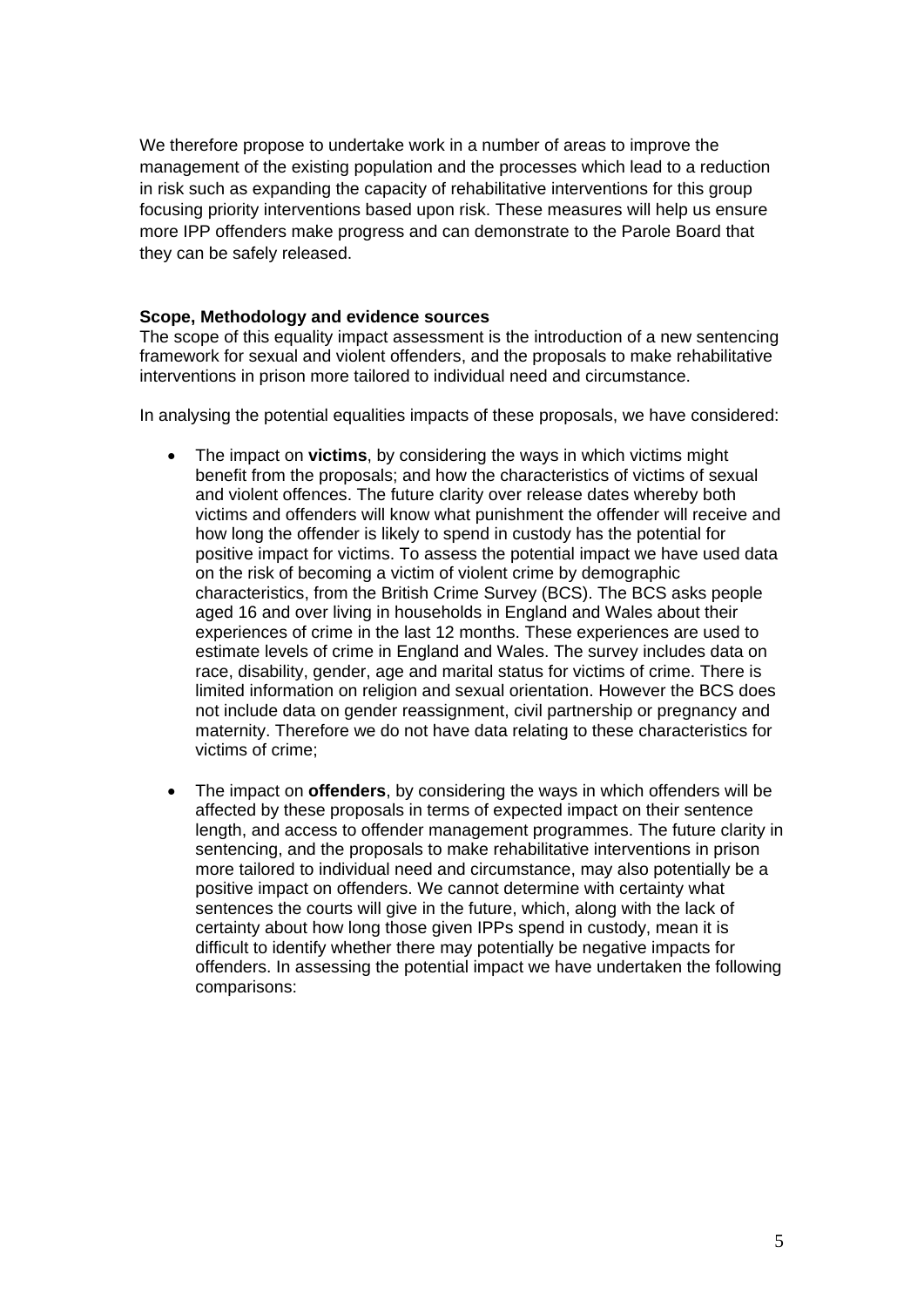*For those who would previously have been given IPPs* 

- Characteristics of those who received IPPs who have been subject to release in 2010 have been compared with those sentenced to IPPs in 2010 to understand whether currently particular types of offenders are less likely to be released. Note that this is based on low volumes, given the low release rate of IPPs;
- Examination of research evidence on IPPs and access to offender management programmes;
- Whether or not the expected distribution of future sentences affects offenders with certain protected characteristics. We cannot determine with certainty what sentences the courts will give in the future, which, along with the lack of certainty about how long those given IPPs spend in custody, mean it is difficult to identify whether there may potentially be negative impacts for offenders. However, we do consider that for future sentences the minimum time served will be on average **longer** than the tariffs currently given for IPP sentences.

# *For those who would previously have been given EPPs*

 Whether or not the expected distribution of future sentences (which on average we expect the minimum time served to be **longer** than the time currently served for EPP sentences) affects offenders with certain protected characteristics.

### *For the existing IPP population*

 Characteristics of the IPP population in 2011 compared to the sentenced prison population in 2011.

The data we have used to make these comparisons are described below.

- Data on those sentenced in 2010 to IPPs, EPPs or custody for indictable offences, are from the Court Proceedings Database. This holds information on defendants proceeded against, found guilty and sentenced for criminal offences in England and Wales. It includes information on the age of the defendant, their gender, ethnicity, the police force area and court where proceedings took place as well as the offence and statute for the offence. Information on gender reassignment, disability, pregnancy and maternity, sexual orientation, religion or belief or marriage and civil partnership for criminal offences may be held by the courts on individual case files. However it has not been possible to collate these data for this Equality Impact Assessment because of practical difficulties.
- Data on the sentenced prison population and the sentenced IPP population at 31<sup>st</sup> March 2011 are based on further analysis of Offender Management Caseload Statistics and data held by the Public Protection and Mental Health Group, NOMS in the Public Protection Database. Data are held centrally for ethnicity, gender, age and religion. Information is not held centrally on gender reassignment, sexual orientation, pregnancy and maternity or marriage and civil partnership. Disability data is held centrally but is not sufficiently reliable to use.
- Data on IPP releases in 2010 are based on data held by the Public Protection and Mental Health Group, NOMS in the Public Protection Database. Data are held centrally for gender and age. Information is not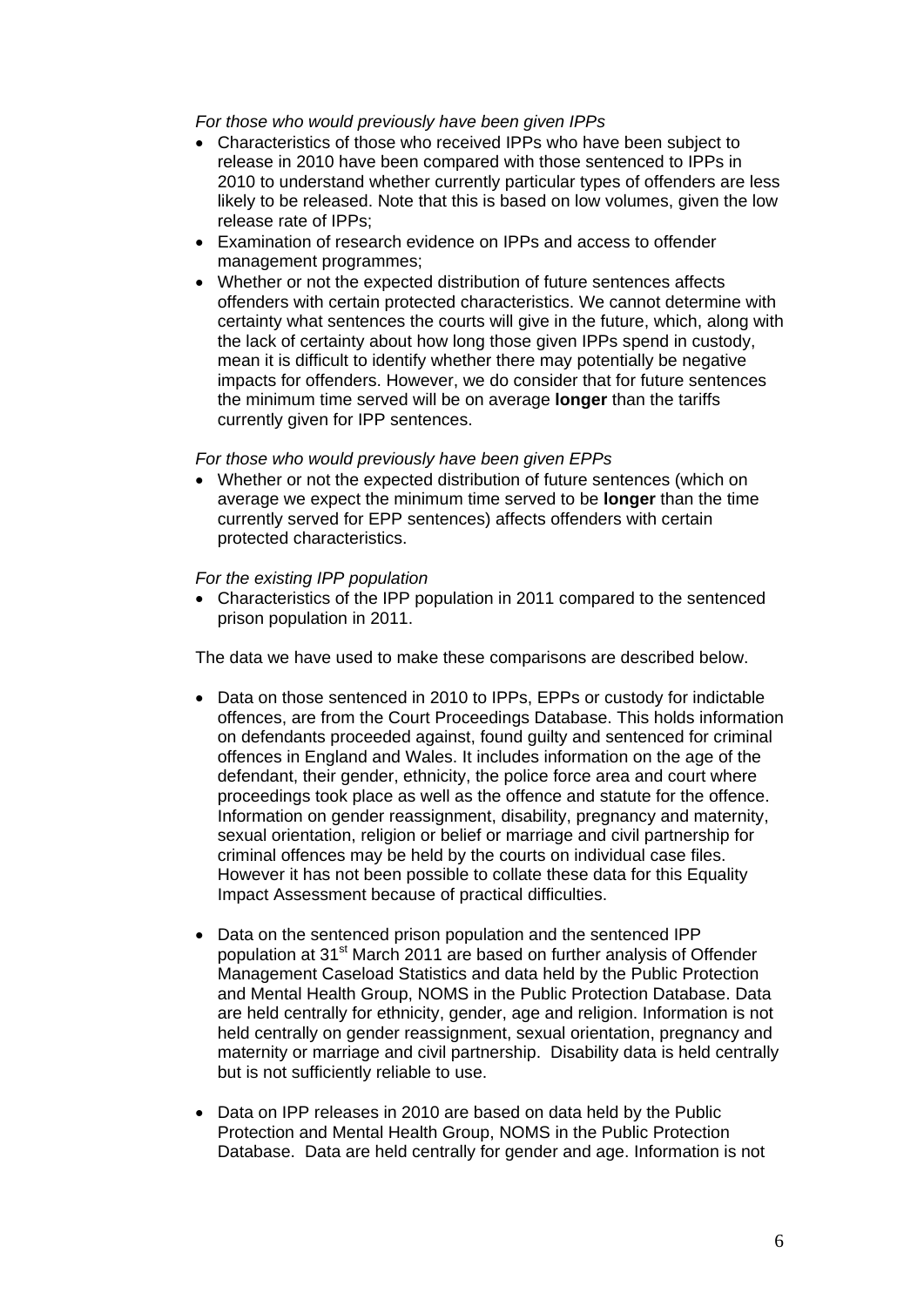The following assessment only explores potential equality impacts arising from the policy proposals in relation to the groups affected by the proposals. It is not intended to provide an assessment of the wider factors at play which may explain observed differentials in the distribution of protected characteristics at each stage of the criminal justice system. Such an analysis would consider the extent to which factors other than equality characteristics (such as offence type and offending history) might contribute to the over- or under-representation of particular groups. Two MoJ statistics publications provide this analysis: *Statistics on Race and the Criminal Justice System* and *Statistics on Women and the Criminal Justice System*.

# **Stakeholder consultation and engagement**

The consultation process included:

- Ministry of Justice Green Paper *Breaking the Cycle*: effective punishment, rehabilitation and sentencing of offenders (Dec 2011) and analysis of consultation responses;
- Consultation with voluntary sector organisations including the Prison Reform Trust; Criminal Justice Alliance and with senior judiciary as well as consideration of relevant reports produced by voluntary sector and independent organisations on IPPs;
- Consideration of health implications for those on IPPs, including personality disorders, and impacts upon policy in these areas;
- Research on international and UK practice of indeterminate sentences.

# **Analysis - Future sentences**

We believe a number of these proposals will have a positive impact upon equalities. Namely:

- Replacing IPPs with a new determinate sentence will result in a clearer and more consistent system whereby both victims and offenders will know with more certainty what punishment the offender will receive and how long the offender is likely to spend in custody;
- Proposals to make rehabilitative interventions in prison for existing IPP prisoners and future prisoners under the current sentencing regime - more tailored to individual need and circumstance e.g. increasing range of ways in which interventions can be delivered - oral, written, visual - including to those with learning disabilities.

The proposals aim to ensure that all offenders undertake rehabilitative activity as part of their sentence plan; this is an enhanced proposal than previously and we believe will result in better assessment of offender needs and better access to necessary interventions.

# Impact on victims

The future clarity over how long the offender is likely to spend in custody and when they will be released has the potential for positive impact for victims. Information is not available on the characteristics of victims of those sentenced to IPPs. Using the British Crime Survey, we have considered wider information on the risk of becoming a victim of violent crime by demographic characteristics to further understand the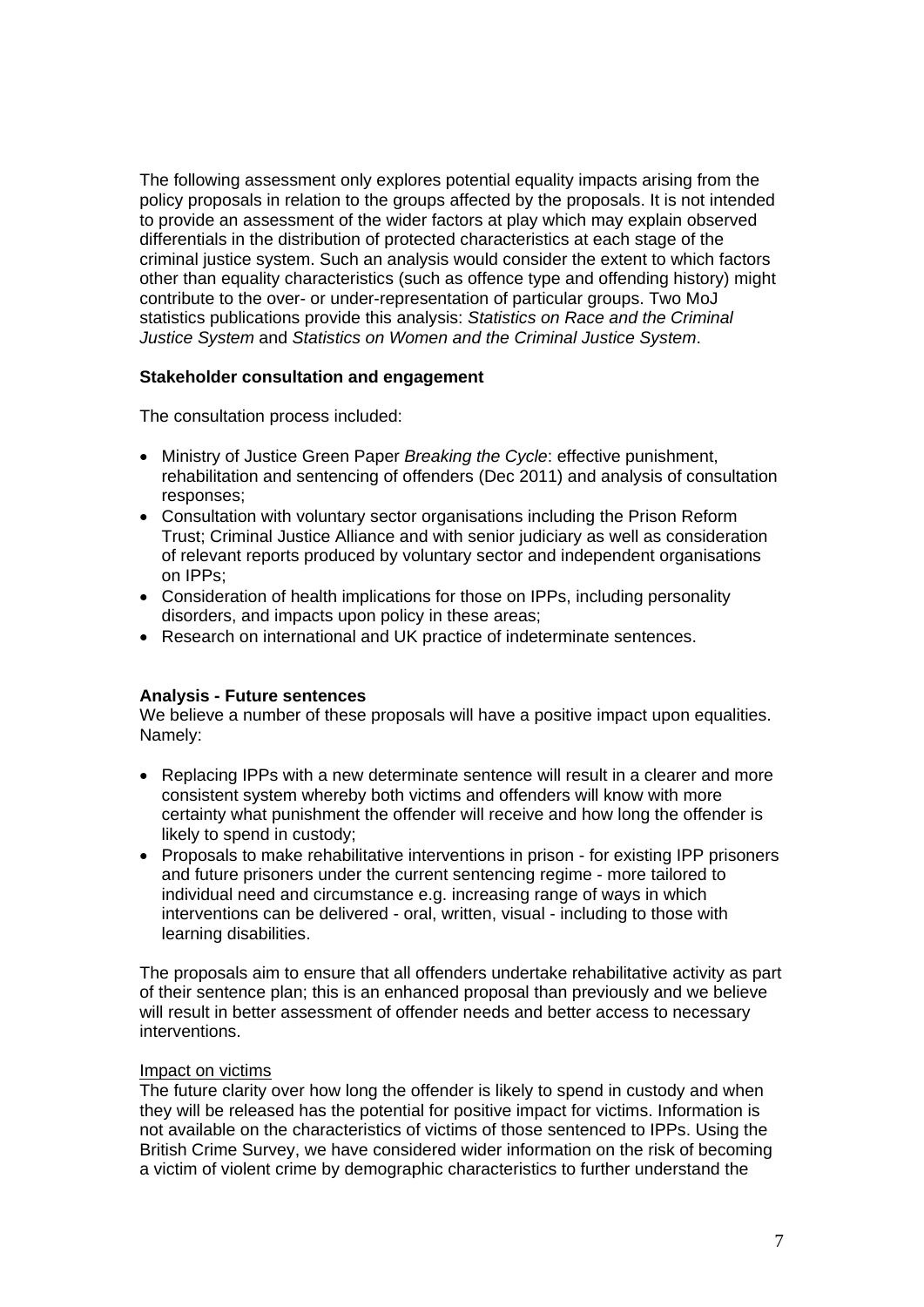potential positive equality impacts of these proposals. The results are presented in Table  $1<sup>1</sup>$  $1<sup>1</sup>$ .

We have identified the potential for these positive differential effects in respect of age, race and sex.

### *Potential Age Impacts*

Table 1 (Annex A) shows younger people were at greatest risk of being a victim of violent crime, and are therefore more likely to benefit than other types of victim. Adults aged 16 to 24 had a higher risk than older age groups of being a victim of violent crime. Risks for adults aged 65 and over were less than one per cent.

Our current assessment, based on this evidence, is that there is the potential for differential impact in relation to age.

#### *Potential Disability Impacts*

Table 1 (Annex A) shows that there is little difference in the risk of being a victim of violent crime by whether the victim is disabled or not.

Our current assessment is that there is no evidence for the potential for the new sentences to have a differential impact in relation to disability.

#### *Potential Gender Reassignment Impacts*

Due to limitations in the available evidence we are unable to rule out the potential for any differential impact.

#### *Potential Marriage and Civil Partnership Impacts*

Table 1 (Annex A) shows that single people had the highest risk by marital status (7.2 per cent), and are therefore more likely to benefit than other types of victim. This is likely to reflect the younger age profile of this group.

Our current assessment is that there is no evidence for the potential for the new sentences to have a differential impact in relation to marriage and civil partnership.

#### *Potential Pregnancy and Maternity Impacts*

Due to limitations in the available evidence we are unable to rule out the potential for any differential impact.

#### *Potential Race Impacts*

1

Table 1 (Annex A) shows that are differences in the risk of being a victim of violent crime by ethnic group, with 3.6 per cent of the Mixed ethnic group victims of violence, compared to 3.1 per cent of White people and 2.1 per cent of Asian people. This suggests therefore that some groups are more likely to benefit.

Our current assessment, based on this evidence, is that there is the potential for differential impact in relation to race.

<span id="page-7-0"></span> $1$  Many demographic characteristics will be closely associated (for example marital status and age) so caution is needed in the interpretation of the effects of these different characteristics when viewed in isolation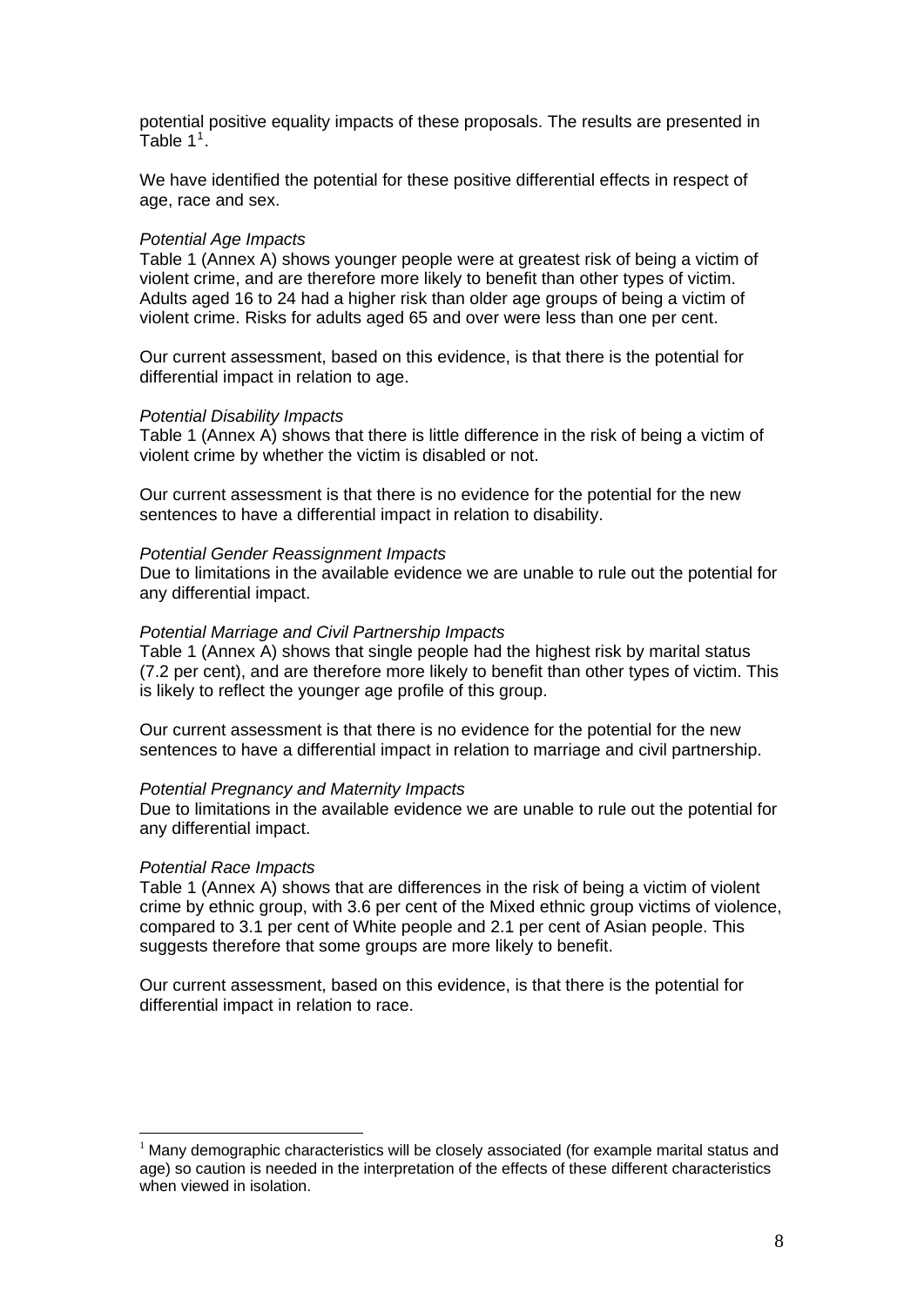#### *Potential Religion or Belief Impacts*

Due to limitations in the available evidence we are unable to rule out the potential for any differential impact.

# *Potential Sex Impacts*

Table 1 (Annex A) shows that overall, men were more than twice as likely as women (4.2 per cent compared with 1.8 per cent) to have experienced one or more violent crimes, and are therefore more likely to benefit than women.

Approximately two per cent of women aged 16 to 59 and less than one per cent of men (of the same age) had experienced a sexual assault (including attempts) in the previous 12 months. The majority of these are accounted for by less serious sexual assaults. Less than one per cent of both women and men reported having experienced a serious sexual assault.

Our current assessment, based on this evidence, is that there is the potential for differential impact in relation to sex.

### *Potential Sexual Orientation Impacts*

Due to limitations in the available evidence we are unable to rule out the potential for any differential impact.

# Impact on those who would have previously been given IPPs

The future clarity over sentencing in regards to how long the offender is likely to spend in custody, and the proposals to make rehabilitative interventions in prison more tailored to individual need and circumstance, may also potentially be a positive impact on offenders. We cannot determine with certainty what sentences the courts will give in the future which, along with the lack of certainty about how long those given IPPs spend in custody, mean it is difficult to identify whether there may potentially be negative impacts for offenders..

Although the sentences will apply equally to those who share a protected characteristic and those who do not, we have in this analysis identified how those who share a certain characteristic may be more likely to be given an IPP, in comparison to those sentenced to custody for indictable offences, and therefore more likely to be given the new sentences. We have also identified where those with a certain characteristic may be more likely to be released from an IPP in comparison to those given an IPP sentence.

Although clear conclusions are difficult to draw from the available data, we have identified in the potential for these differential effects in respect of age, disability, race and sex.

# *Potential Age Impacts*

Table 2 (Annex A) suggests that those aged under 21 are less likely than other age groups to be released from an IPP in comparison to those given IPP sentences, although this may be partially due to their age band increasing by the end of their tariff. Those aged 25-29 are more likely to be released from an IPP.

Table 2 (Annex A) suggests that those sentenced to IPPs are more likely to be aged 40 and over than those sentenced to custody for indictable offences.

Our current assessment, based on this evidence, is that there is the potential for the new sentences to have a differential impact in relation to age.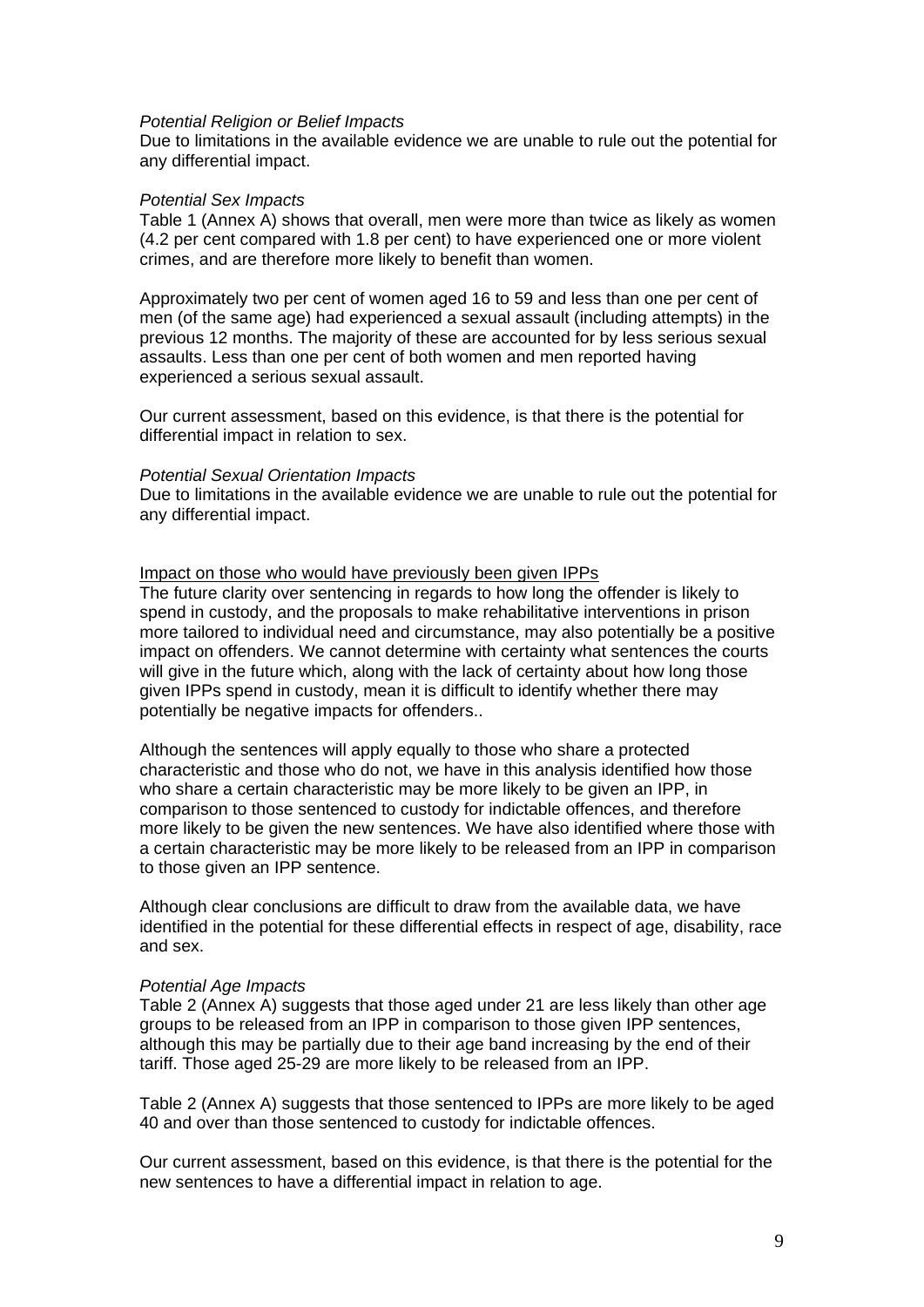### *Potential Disability Impacts*

Research suggests that in many cases IPP prisoners' mental disorders may be preexisting conditions, but at the same time, it seems very likely that the stress created by the uncertainties of indeterminate imprisonment lead directly to poor emotional and mental health $2$ .

Research also suggests "that access to offending behaviour programmes is particularly difficult for IPP prisoners who have mental health problems - and it should be remembered that IPP prisoners appear to suffer from significantly higher rates of mental health problems than other prisoners - although adapted programmes have recently been introduced in some high and medium secure hospitals for IPP offenders subject to hospital transfers."[3](#page-9-1)

In addition, offenders who present a high risk of serious harm linked to severe forms of personality disorder (PD) present particularly difficult challenges and it is estimated that this affects approximately half of all IPP offenders $[1]$ .

The proposals include work to make rehabilitative interventions in prison more tailored which can be delivered in a number of different ways to increase flexibility, access, and inclusion of offenders with more complex needs such as learning difficulties.

A new offender PD pathway will start to be jointly commissioned by the NHS and NOMS from April 2012 for those who present a high and very high risk of harm to others and where their offending is linked to severe forms of PD. It will include reinvesting in new PD pathway services across the prison estate.

Our current assessment, based on this evidence, is that there is the potential for differential impact in relation to disability.

#### *Potential Gender Reassignment Impacts*

Due to limitations in the available evidence we are unable to rule out the potential for any differential impact.

#### *Potential Marriage and Civil Partnership Impacts*

Due to limitations in the available evidence we are unable to rule out the potential for any differential impact.

#### *Potential Pregnancy and Maternity Impacts*

Due to limitations in the available evidence we are unable to rule out the potential for any differential impact.

#### *Potential Race Impacts*

Table 2 (Annex A) suggests that those sentenced to IPPs are slightly more likely to be from the Black ethnic group than those sentenced to custody for indictable offences.

<span id="page-9-0"></span><sup>&</sup>lt;u>.</u> <sup>2</sup> 'In the dark: The mental health implications of Imprisonment for Public Protection' by Sainsbury Centre for Mental Health<br><sup>3 (Liniust Deserte: imprisement for )</sub></sup>

<span id="page-9-2"></span><span id="page-9-1"></span> <sup>&#</sup>x27;Unjust Deserts: imprisonment for public protection' by Jessica Jacobson and Mike Hough, Prison Reform Trust, 2010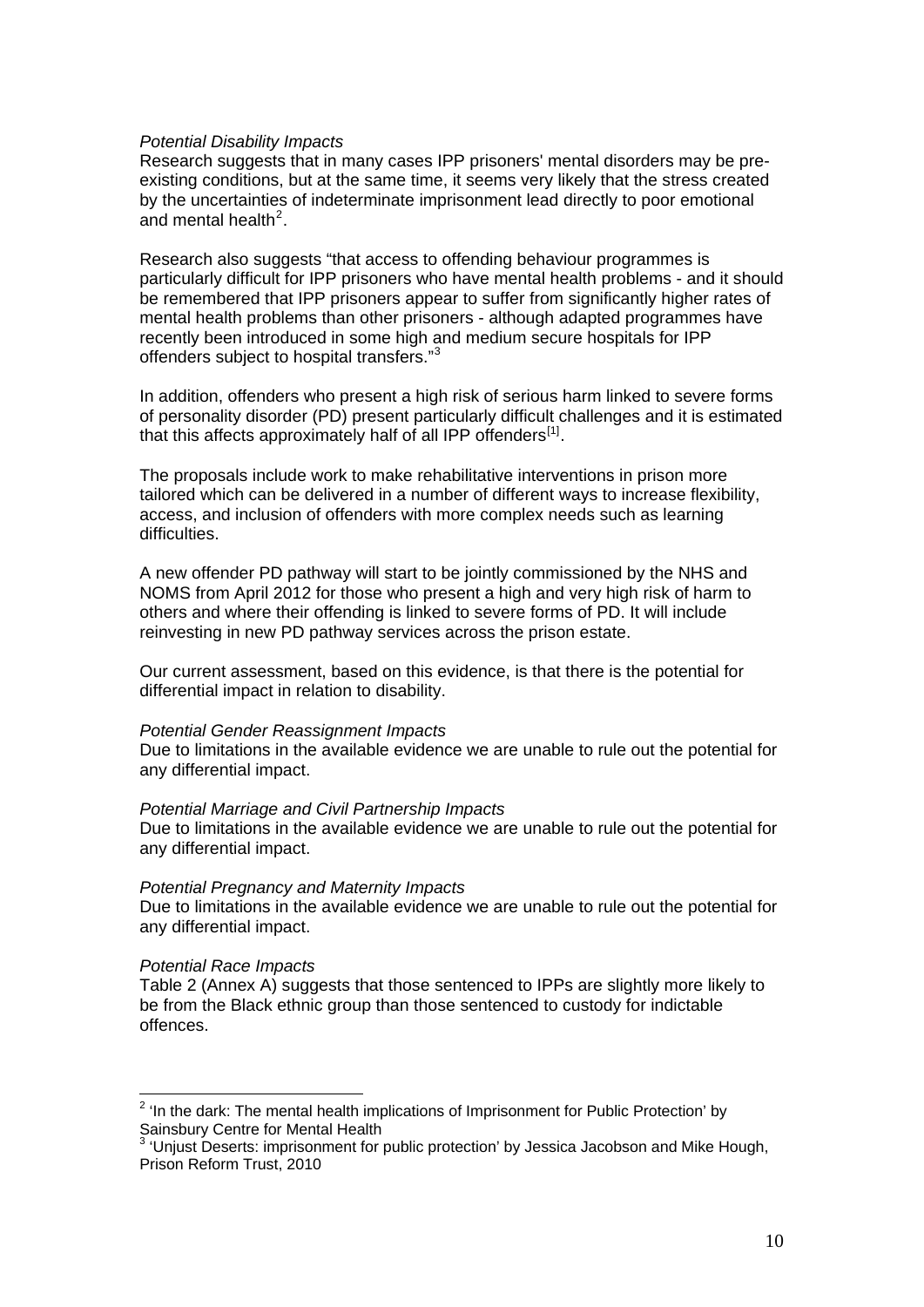Our current assessment, based on this evidence, is that there is the potential for the new sentences to have a differential impact in relation to race.

### *Potential Religion or Belief Impacts*

Due to limitations in the available evidence we are unable to rule out the potential for any differential impact.

### *Potential Sex Impacts*

Table 2 (Annex A) suggests that women are more likely than men to be released from an IPP in comparison to those given IPP sentences.

Table 2 (Annex A) suggests that those sentenced to IPPs are more likely to be male than those sentenced to custody for indictable offences.

Our current assessment, based on this evidence, is that there is the potential for the new sentences to have a differential impact in relation to sex.

#### *Potential Sexual Orientation Impacts*

Due to limitations in the available evidence we are unable to rule out the potential for any differential impact.

### Impact on those who would have previously been given EPPs

The future clarity over sentencing in regards to how long the offender is likely to spend in custody, and the proposals to make rehabilitative interventions in prison more tailored to individual need and circumstance, may also potentially be a positive impact on offenders. We cannot determine with certainty what sentences the courts will give in the future which mean it is difficult to identify whether there may potentially be negative impacts for offenders.

Although the sentences will apply equally to those who share a protected characteristic and those who do not, we have in this analysis identified how those who share a certain characteristic may be more likely to be given an EPP in comparison to those sentenced to custody for indictable offences, and therefore more likely to be given the new sentences. Although clear conclusions are difficult to draw from the available data, we have identified in the potential for these differential effects in respect of age, disability, race and sex.

#### *Potential Age Impacts*

Table 2 (Annex A) suggests that those sentenced to EPPs are more likely to be aged 40 and over than those sentenced to custody for indictable offences.

Our current assessment, based on this evidence, is that there is the potential for the new sentences to have a differential impact in relation to age.

#### *Potential Disability Impacts*

The proposals include work to make rehabilitative interventions in prison more tailored which can be delivered in a number of different ways to increase flexibility, access, and inclusion of offenders with more complex needs such as learning difficulties.

#### *Potential Gender Reassignment Impacts*

Due to limitations in the available evidence we are unable to rule out the potential for any differential impact.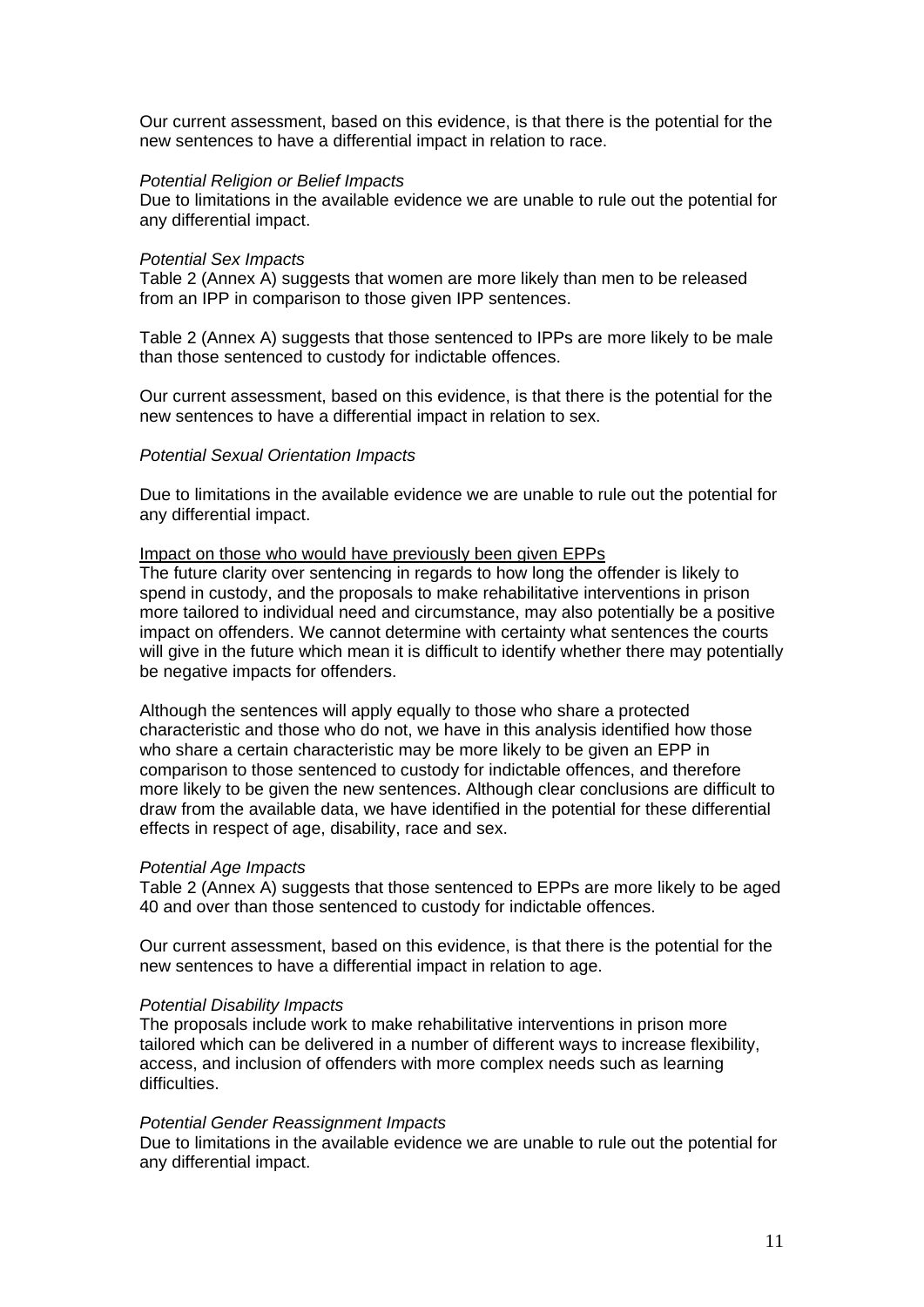#### *Potential Marriage and Civil Partnership Impacts*

Due to limitations in the available evidence we are unable to rule out the potential for any differential impact.

# *Potential Pregnancy and Maternity Impacts*

Due to limitations in the available evidence we are unable to rule out the potential for any differential impact.

### *Potential Race Impacts*

Table 2 (Annex A) suggests that those sentenced to EPPs are more slightly likely to be from the White ethnic group than those sentenced to custody for indictable offences, although the level of unknowns may account for these small differences.

Our current assessment, based on this evidence, is that there is the potential for the new sentences to have a differential impact in relation to race.

### *Potential Religion or Belief Impacts*

Due to limitations in the available evidence we are unable to rule out the potential for any differential impact.

### *Potential Sex Impacts*

Table 2 (Annex A) suggests that those sentenced to EPPs are more likely to be male than those sentenced to custody for indictable offences.

Our current assessment, based on this evidence, is that there is the potential for the new sentences to have a differential impact in relation to sex.

### *Potential Sexual Orientation Impacts*

Due to limitations in the available evidence we are unable to rule out the potential for any differential impact.

# **Analysis - Existing IPP population**

We believe a number of these proposals will have a positive impact upon equalities. Namely proposals to undertake work in a number of areas to improve the management of the existing population and the processes with lead to an effective Parole Board hearing, such as expanding the capacity of rehabilitative interventions for this group focusing priority interventions based upon risk. These measures will help us ensure more IPP offenders make progress and can demonstrate to the Parole Board that they can be safely released.

Although the proposals to improve the management of the existing population will apply equally to those who share a protected characteristic and those who do not, we have in this analysis identified how those who share a certain characteristic may be more likely to be in custody under an IPP sentence, in comparison to the general sentenced prison population, and therefore more likely to be affected by the proposals. We have identified in the potential for these differential effects in respect of age, disability, race, religion and sex.

#### *Potential Age Impacts*

Table 2 (Annex A) shows that the IPP population are more likely to be aged 21-49 compared to the sentenced prison population.

Our current assessment, based on this evidence, is that there is the potential for differential impact in relation to age.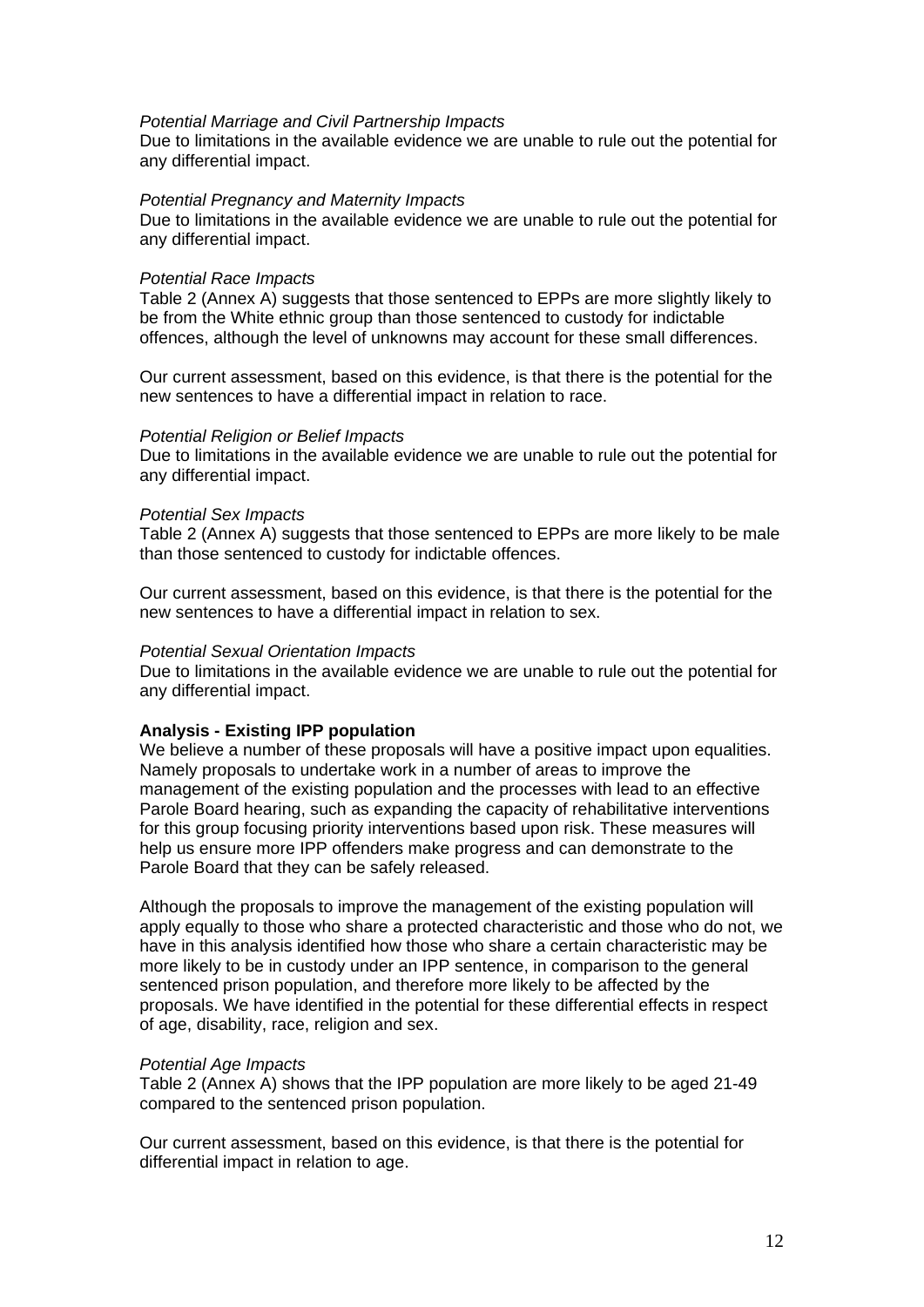#### *Potential Disability Impacts*

Research suggests that in many cases IPP prisoners' mental disorders may be preexisting conditions, but at the same time, it seems very likely that the stress created by the uncertainties of indeterminate imprisonment lead directly to poor emotional and mental health $4$ .

Research also suggests "that access to offending behaviour interventions is particularly difficult for IPP prisoners who have mental health problems - and it should be remembered that IPP prisoners appear to suffer from significantly higher rates of mental health problems than other prisoners - although adapted programmes have recently been introduced in some high and medium secure hospitals for IPP offenders subject to hospital transfers."<sup>[5](#page-12-1)</sup>

In addition, offenders who present a high risk of serious harm linked to severe forms of personality disorder (PD) present particularly difficult challenges and it is estimated that this affects approximately half of all IPP offenders $[1]$ .

The proposals include work to make rehabilitative interventions - including those addressing mental health problems - in prison more tailored which can be delivered in a number of different ways to increase flexibility, access, and inclusion of offenders with more complex needs such as learning difficulties.

A new offender PD pathway will start to be jointly commissioned by the NHS and NOMS from April 2012 for those who present a high and very high risk of harm to others and where their offending is linked to severe forms of PD. It will include reinvesting in new PD pathway services across the prison estate.

Our current assessment, based on this evidence, is that there is the potential for differential impact in relation to disability.

# *Potential Gender Reassignment Impacts*

Due to limitations in the available evidence we are unable to rule out the potential for any differential impact.

# *Potential Marriage and Civil Partnership Impacts*

Due to limitations in the available evidence we are unable to rule out the potential for any differential impact.

#### *Potential Pregnancy and Maternity Impacts*

Due to limitations in the available evidence we are unable to rule out the potential for any differential impact.

# *Potential Race Impacts*

Table 2 (Annex A) shows that the IPP population are more likely to be from the White or Black ethnic groups compared to the sentenced prison population.

Our current assessment, based on this evidence, is that there is the potential for differential impact in relation to race.

<span id="page-12-0"></span><sup>&</sup>lt;u>.</u> <sup>4</sup> 'In the dark: The mental health implications of Imprisonment for Public Protection' by Sainsbury Centre for Mental Health<br><sup>5</sup> (Lhiust Deserte: imprisement for )

<span id="page-12-2"></span><span id="page-12-1"></span> <sup>&#</sup>x27;Unjust Deserts: imprisonment for public protection' by Jessica Jacobson and Mike Hough, Prison Reform Trust, 2010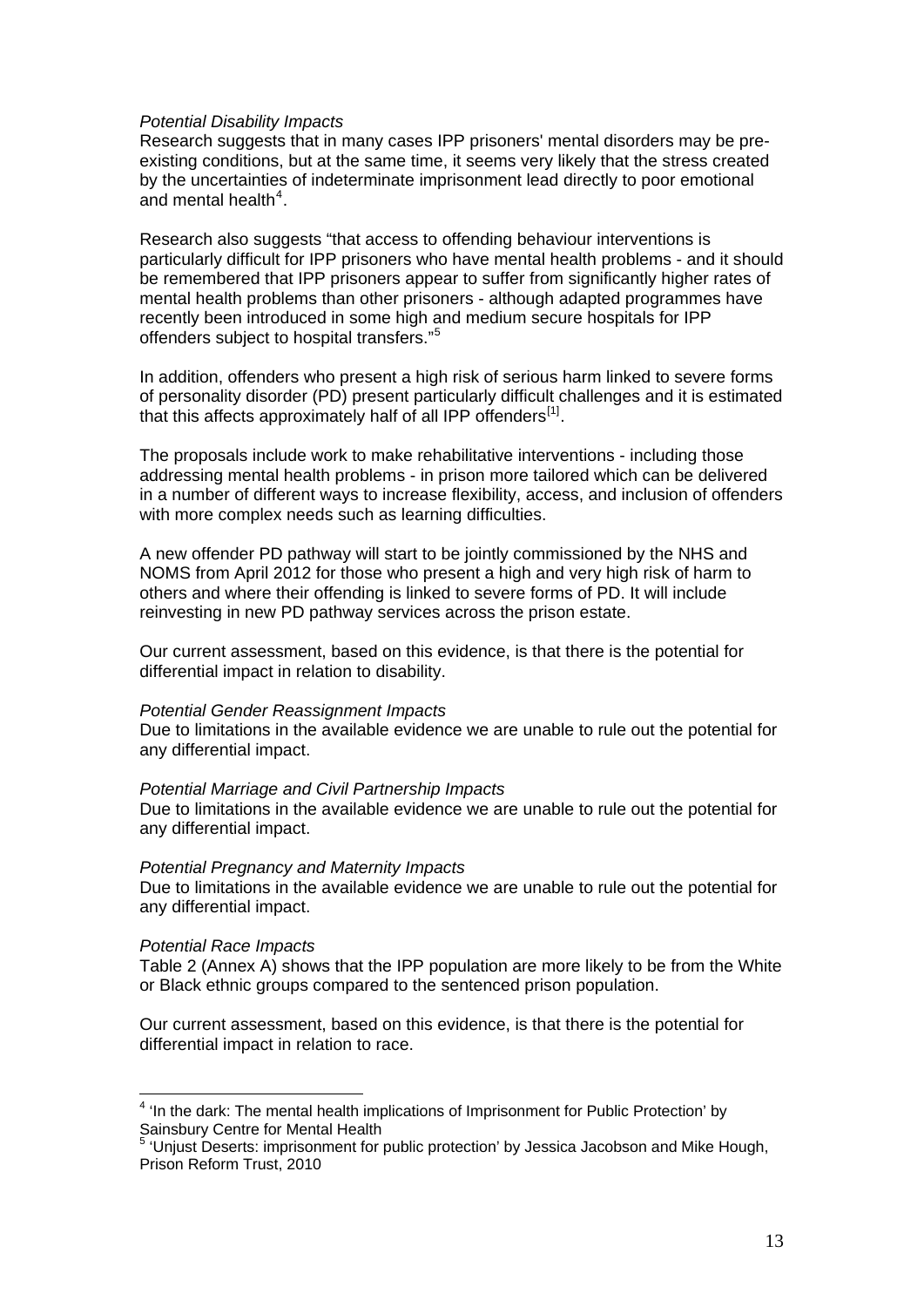### *Potential Religion or Belief Impacts*

Table 3 (Annex A) shows that there are small differences in the religious make-up of the IPP population compared to the sentenced population.

Our current assessment, based on this evidence, is that there is the potential for differential impact in relation to religion.

### *Potential Sex Impacts*

Table 2 (Annex A) shows that the IPP population are more likely to be male compared to the sentenced population.

Our current assessment, based on this evidence, is that there is the potential for differential impact in relation to sex.

#### *Potential Sexual Orientation Impacts*

Due to limitations in the available evidence we are unable to rule out the potential for any differential impact.

### **Mitigation**

We will monitor implementation of these reforms to help mitigate any negative impacts, which may occur. However, as previously mentioned we believe these reforms will reduce negative impacts of the existing IPP regime.

# **Monitoring**

We will be monitoring the implementation of these reforms for positive, negative and mixed equality impacts. We anticipate that the earliest these changes will be implemented is towards the end of 2012. Subject to passage of the Bill through Parliament and commencement, we would anticipate therefore to have a first full year's data for a number of protected characteristics on which to base a review commencing in Spring 2014.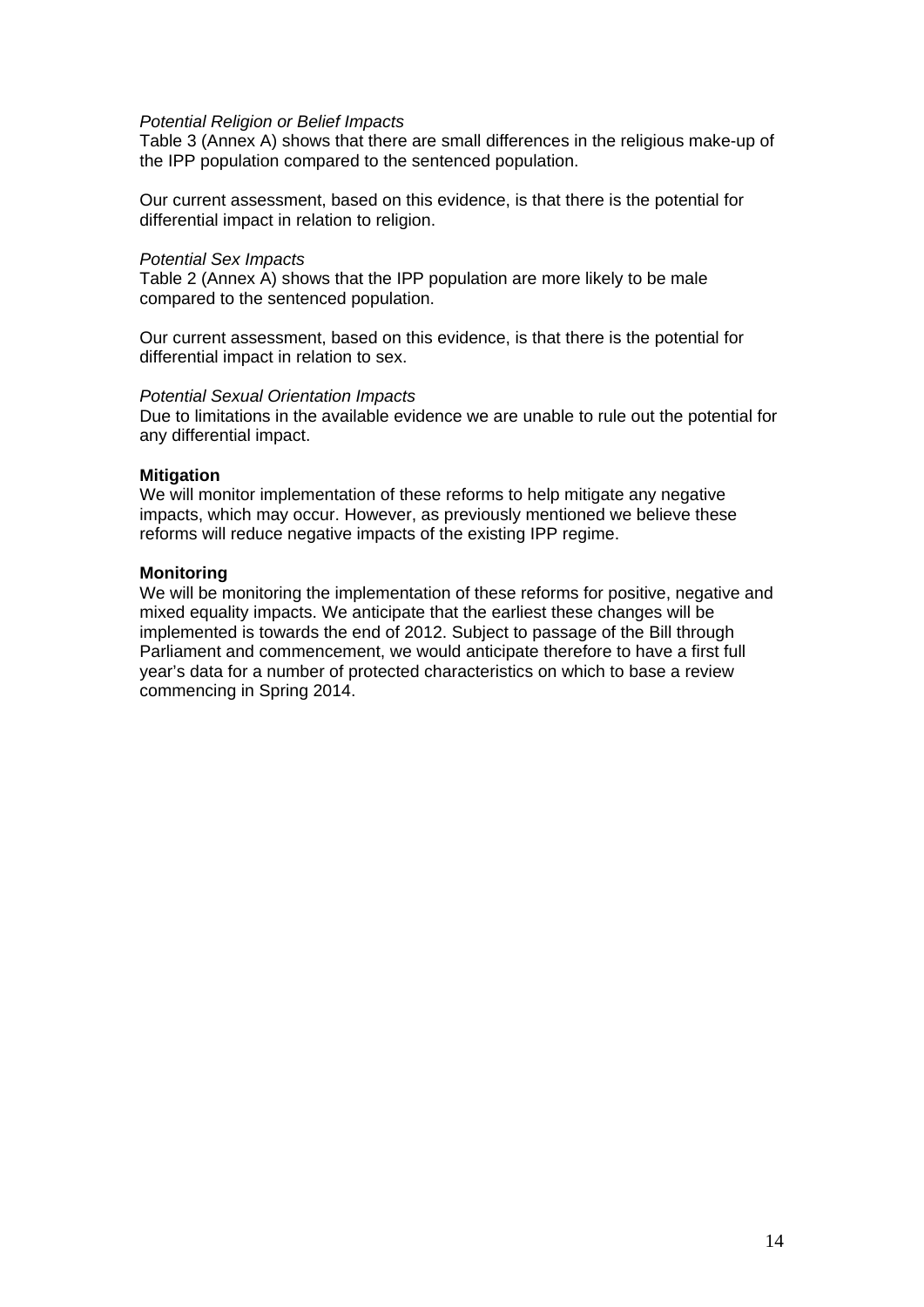# **Annex A – Evidence**

**Table 1: Proportion of adults who were victims of violence by offence type and personal characteristics**

| Percentages |  |
|-------------|--|

|                                        | All violence <sup>1</sup> | Wounding               | Assault with Assault without |        | Robbery<br>Unweighted |        |
|----------------------------------------|---------------------------|------------------------|------------------------------|--------|-----------------------|--------|
|                                        |                           |                        | minor injury                 | injury |                       | base   |
|                                        |                           | % victims once or more |                              |        |                       |        |
| <b>ALL ADULTS</b>                      | 3.0                       | 0.8                    | 0.7                          | 1.2    | 0.6                   | 44,559 |
| 16-24                                  | 8.9                       | 2.5                    | 2.3                          | 3.1    | 1.9                   | 3,666  |
| 25-34                                  | 4.0                       | 0.8                    | 0.9                          | 1.8    | 0.7                   | 5,998  |
| 35-44                                  | 2.5                       | 0.7                    | 0.6                          | 0.9    | 0.4                   | 8,007  |
| 45-54                                  | 1.9                       | 0.5                    | 0.4                          | 0.9    | 0.2                   | 7,312  |
| 55-64                                  | 1.3                       | 0.2                    | 0.2                          | 0.7    | 0.2                   | 7,627  |
| 65-74                                  | 0.6                       | 0.1                    | 0.1                          | 0.3    | 0.2                   | 6,321  |
| $75+$                                  | 0.2                       | 0.0                    | 0.0                          | 0.0    | 0.1                   | 5,628  |
| Men                                    | 4.2                       | 1.1                    | 0.9                          | 1.8    | 0.8                   | 20,079 |
| 16-24                                  | 13.3                      | 3.7                    | 3.2                          | 4.8    | 3.2                   | 1,708  |
| 25-34                                  | 5.6                       | 1.2                    | 1.1                          | 2.8    | 0.8                   | 2,572  |
| 35-44                                  | 2.9                       | 1.0                    | 0.6                          | 1.1    | 0.5                   | 3,539  |
| 45-54                                  | 2.2                       | 0.4                    | 0.4                          | 1.1    | 0.3                   | 3,468  |
| 55-64                                  | 1.7                       | 0.4                    | 0.3                          | 0.9    | 0.2                   | 3,654  |
| 65-74                                  | 0.7                       | 0.0                    | 0.1                          | 0.3    | 0.2                   | 2,921  |
| $75+$                                  | 0.2                       | 0.0                    | 0.0                          | 0.1    | 0.2                   | 2,217  |
| Women                                  | 1.8                       | 0.4                    | 0.5                          | 0.6    | 0.3                   | 24,480 |
| 16-24                                  | 4.3                       | 1.3                    | 1.4                          | 1.3    | 0.7                   | 1,958  |
| 25-34                                  | 2.3                       | 0.4                    | 0.7                          | 0.7    | 0.6                   | 3,426  |
| 35-44                                  | 2.0                       | 0.4                    | 0.6                          | 0.8    | 0.4                   | 4,468  |
| 45-54                                  | 1.5                       | 0.5                    | 0.3                          | 0.7    | 0.2                   | 3,844  |
| 55-64                                  | 0.9                       | 0.1                    | 0.1                          | 0.6    | 0.2                   | 3,973  |
| 65-74                                  | 0.6                       | 0.1                    | 0.1                          | 0.2    | 0.2                   | 3,400  |
| $75+$                                  | 0.1                       | 0.0                    | 0.0                          | 0.0    | 0.1                   | 3,411  |
| <b>Ethnic group</b>                    |                           |                        |                              |        |                       |        |
| White                                  | 3.1                       | 0.8                    | 0.7                          | 1.3    | 0.5                   | 41,226 |
| Non-White                              | 2.4                       | 0.4                    | 0.4                          | 0.7    | 1.0                   | 3,255  |
| Mixed                                  | 3.6                       | 0.4                    | 0.4                          | 1.7    | 1.0                   | 316    |
| Asian or Asian British                 | 2.1                       | 0.4                    | 0.4                          | 0.5    | 1.0                   | 1,482  |
| <b>Black or Black British</b>          | 2.5                       | 0.7                    | 0.2                          | 0.5    | 1.0                   | 877    |
| Chinese or other                       | 2.6                       | 0.3                    | 0.5                          | 1.3    | 0.8                   | 580    |
| <b>Marital status</b>                  |                           |                        |                              |        |                       |        |
| Married                                | 1.3                       | 0.3                    | 0.3                          | 0.6    | 0.2                   | 20,956 |
| Cohabiting                             | 3.0                       | 0.8                    | 0.7                          | 1.3    | 0.5                   | 3,957  |
| Single                                 | 7.2                       | 1.9                    | 1.7                          | 2.6    | 1.5                   | 9,072  |
| Separated                              | 4.7                       | 1.6                    | 1.3                          | 1.9    | 0.3                   | 1,415  |
| Divorced                               | 2.9                       | 0.8                    | 0.8                          | 1.1    | 0.5                   | 4,061  |
| Widowed                                | 0.7                       | 0.1                    | 0.2                          | 0.3    | 0.2                   | 5,087  |
| Long-standing illness or disability    |                           |                        |                              |        |                       |        |
| Long-standing illness or disability    | 2.8                       | 0.7                    | 0.6                          | 1.1    | 0.6                   | 12,715 |
| Limits activities                      | 2.6                       | 0.7                    | 0.5                          | 1.1    | 0.6                   | 9,052  |
| Does not limit activities              | 3.0                       | 0.8                    | 0.7                          | 1.3    | 0.5                   | 3,657  |
| No long-standing illness or disability | 3.1                       | 0.8                    | 0.7                          | 1.2    | 0.6                   | 31,761 |

1. 'All violence' includes wounding, assault with minor injury, assault without injury and robbery. See Section 5.1 of User Guide for more information.

Source

Crime in England and Wales 2009/10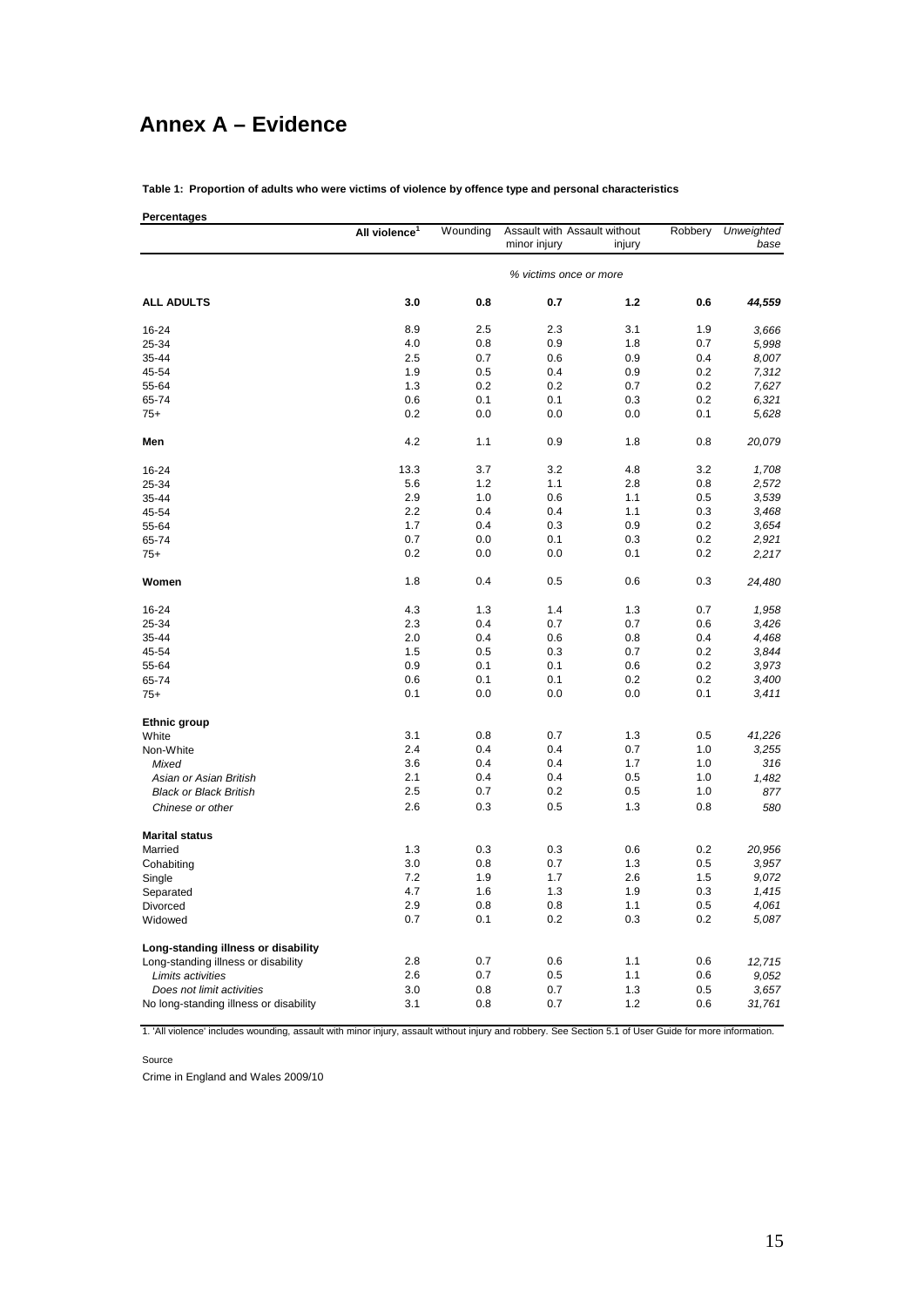**Table 2: IPPs and EPP sentences in 2010, England and Wales**

|                                                                                                                                         | <b>Offenders</b><br>sentenced to<br>custodial<br>sentences for<br>indictable<br>offences 2010 | <b>Offenders</b>                                                          | <b>Offenders</b><br>sentenced to sentenced to<br>IPPs in 2010 EPPs in 2010 | Sentenced<br>prison<br>population<br>(excluding<br>recalls) at<br>31st March<br>2011 | <b>IPP</b> population at<br>31st March 2011                               | <b>IPP</b> releases in<br>2010                                            |
|-----------------------------------------------------------------------------------------------------------------------------------------|-----------------------------------------------------------------------------------------------|---------------------------------------------------------------------------|----------------------------------------------------------------------------|--------------------------------------------------------------------------------------|---------------------------------------------------------------------------|---------------------------------------------------------------------------|
|                                                                                                                                         |                                                                                               |                                                                           |                                                                            |                                                                                      |                                                                           |                                                                           |
|                                                                                                                                         |                                                                                               |                                                                           |                                                                            |                                                                                      |                                                                           |                                                                           |
| Age<br>Under 21<br>$21 - 24$<br>$25 - 29$<br>$30 - 39$<br>40-49<br>$50+$<br><b>Total</b><br>Gender<br>M<br>F<br>Unknown<br><b>Total</b> | 17%<br>18%<br>20%<br>27%<br>13%<br>6%<br>100%<br>91%<br>9%<br>0%<br>100%                      | 15%<br>18%<br>16%<br>24%<br>19%<br>8%<br>100%<br>97%<br>3%<br>n/a<br>100% | 15%<br>16%<br>18%<br>24%<br>17%<br>10%<br>100%<br>97%<br>3%<br>n/a<br>100% | 10%<br>16%<br>18%<br>26%<br>18%<br>11%<br>100%<br>95%<br>5%<br>n/a<br>100%           | 4%<br>17%<br>22%<br>27%<br>20%<br>10%<br>100%<br>98%<br>2%<br>n/a<br>100% | 4%<br>15%<br>32%<br>22%<br>15%<br>11%<br>100%<br>93%<br>7%<br>n/a<br>100% |
|                                                                                                                                         |                                                                                               |                                                                           |                                                                            |                                                                                      |                                                                           |                                                                           |
| <b>Ethnicity</b><br>White<br>Mixed<br><b>Black</b><br>Asian<br>Other<br>Unknown<br>Total                                                | 72%<br>n/a<br>10%<br>6%<br>3%<br>9%<br>100%                                                   | 72%<br>n/a<br>13%<br>4%<br>2%<br>9%<br>100%                               | 74%<br>n/a<br>11%<br>6%<br>3%<br>6%<br>100%                                | 73%<br>4%<br>13%<br>7%<br>1%<br>2%<br>100%                                           | 76%<br>4%<br>15%<br>4%<br>1%<br>1%<br>100%                                | n/a<br>n/a<br>n/a<br>n/a<br>n/a<br>n/a<br>n/a                             |

Note:

Figures by age for the IPP population are for males only.

Source:

Offenders sentenced to custodial sentences, IPPs and EPPs - Court Proceedings Data Sentenced prison population - Offender Management Caseload Statistics IPP population - Offender Management Caseload Statistics and Public Protection Database IPP releases - Public Protection Database